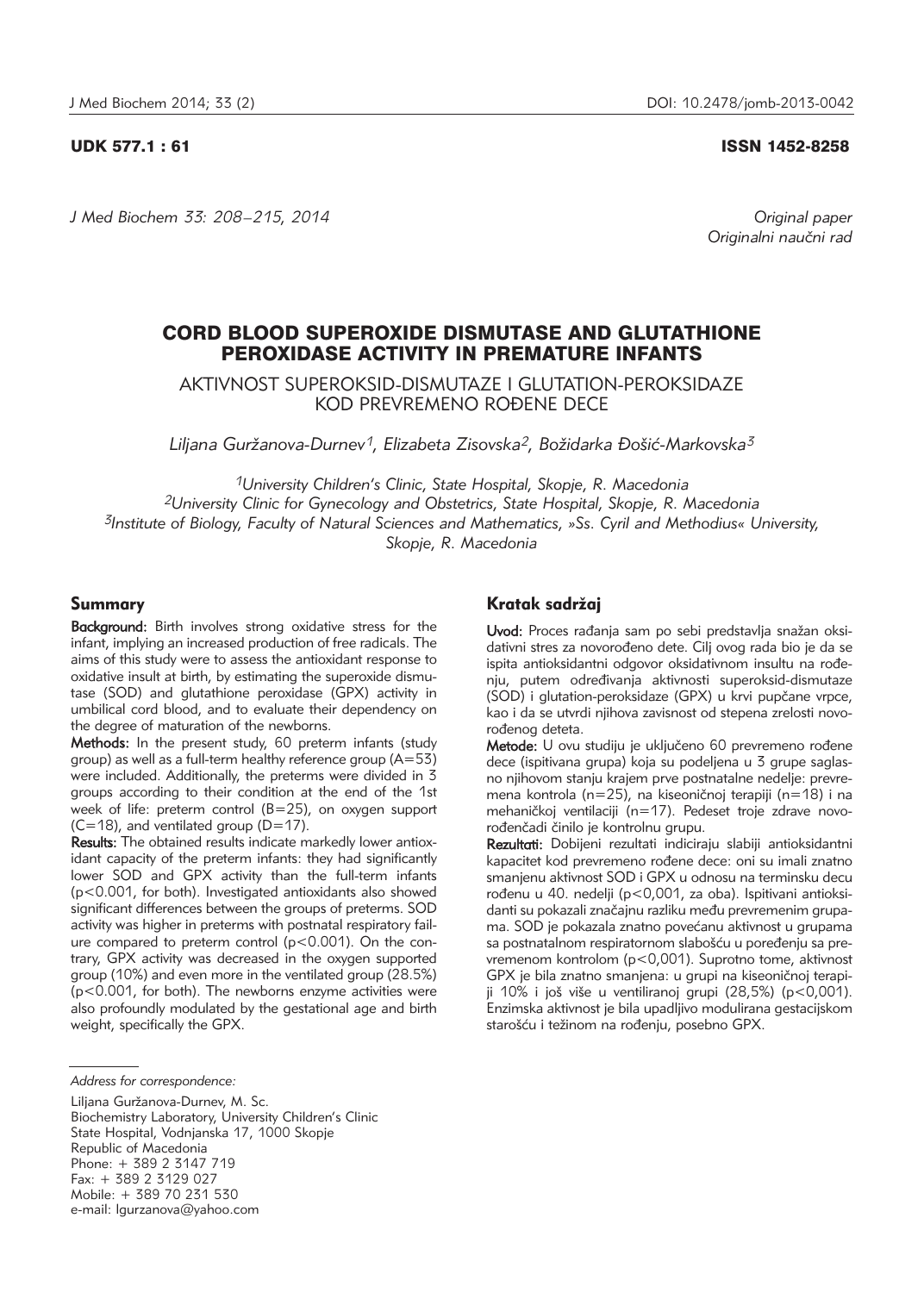Conclusions: Because of their deficient and inadequate antioxidant protection, preterm newborns are more susceptible to oxidant injury at birth.

Keywords: glutathione peroxidase, newborns, oxidative stress, preterm infants, superoxide dismutase

#### Introduction

Preterm deliveries, before 37 completed weeks of gestation, account for 10% of all births and yet they account for 75% of neonatal deaths (1). The last trimester of pregnancy is necessary for the maturation of the fetal organs in preparation for extrauterine life. If this process is interrupted by an early delivery, the chances of survival of the newborn are severely decreased (2). Although neonatal intensive care has improved dramatically in the last decades and treatment has become possible for extremely preterm infants, born before the completion of 32 gestational weeks, these infants remain at high risk for potential complications. Neonatal Respiratory Distress Syndrome (RDS) is the leading cause of morbidity in preterms, whose lungs are physiologically and morphologically immature, which renders them vulnerable to injury due to preterm birth, and results in high rates of chronic pulmonary problems (3–5).

The process of childbirth is accompanied by an increase in oxidative stress, as birth is, in itself, a hyperoxic challenge. The relatively high oxygen concentrations after birth could be toxic to fetal tissues. A potential mechanism of toxicity and pathophysiologic cell alterations is believed to be mediated by increased production of reactive oxygen species (ROS) (6–8). Cells normally respond to oxidative stress by upregulating antioxidant defenses and other protective systems, but overproduction of ROS damages proteins, lipids, and DNA and leads to cell transformation or cell death by apoptotic or necrotic mechanisms (9–11).

The aims of this study were to assess the antioxidant enzymatic response to oxidative insult at birth, by estimating the superoxide dismutase (SOD; EC 1.15.1.1) and glutathione peroxidase (GPX; EC 1.11.1.9) activities in cord blood of preterm infants in comparison with a group of healthy full-terms, and to evaluate their dependency on the degree of maturation of the newborns.

### Material and Methods

#### *Human subjects*

All of the infants enrolled in this study were born at the University Clinic of Obstetrics and Gynecology, Skopje, Republic of Macedonia. A control group was established consisting of healthy full-term infants (≥ 38 weeks' gestation). Criteria for enrollment in the study groups included gestational age ≤36 weeks. According to the infants' condition at the end of the

Zaključak: Prevremeno rođena deca su izuzetno podložna oksidativnom insultu na rođenju zbog svoje deficitne i neadekvatne antioksidantne zaštite.

Ključne reči: glutation peroksidaza, novorođenčad, oksidativni stres, prevremeno rođena deca, superoksid dismutaza

1<sup>st</sup> week of life, four study groups were established: full-term healthy infants were classified as the »control« group (n=53); preterm infants who did not need specific intensive reanimation, oxygen therapy or any other type of medication at birth were classified as »premature control« group (n=25); premature infants undergoing oxygen therapy because of the risk of RDS, as » $O_2$  support« group (n=18); premature infants diagnosed with severe RDS who required positive pressure mechanical ventilation as »ventilated« group (n=17). All infants were evaluated by means of a detailed history, physical examination and laboratory findings. For each newborn infant, sex, gestational age, birth weight, type of delivery, Apgar score at 1 and 5 minutes, antenatal steroid treatment, main pathologies, and pregnancy diseases were recorded.

#### *Blood samples*

Anticoagulated blood (∼3 mL) was obtained from umbilical cord, at birth, from all study subjects. GPX activity and hemoglobin concentration were determined in whole blood, within 8 h after sampling. Subsequently, an aliquot (0.5 mL) of the sample was centrifuged at 3000 g for 10 min to separate the plasma. The buffy coat was removed and the remaining erythrocytes were drawn from the bottom; washed three times in cold saline (9.0 g/L NaCl); made up to 2.0 mL with ice-cold deionized water; mixed and frozen in 500 mL aliquots at −80 °C until the measuring of erythrocyte SOD activity. Freezing does not lead to changes in enzyme activity.

#### *Analytical methods*

All reagents, except the phosphate buffers, were prepared each day and stored in a refrigerator at 4 °C. The reagents were equilibrated at room temperature for 0.5 h before use when the analysis was initiated or reagent containers were refilled. Phosphate buffers were stable at 4 °C for 1 month. Both SOD and GPX enzyme activities were determined on a »Cobas Mira« biochemical analyzer (Hoffmann-La Roche, Diagnostic Systems, Basel, Switzerland). The methods were modified as stated below for the analyzer procedure (12). To obtain optimal accuracy in pipetting, small volumes of  $H_2O$  or assay buffer were pipetted into the cuvettes together with samples and reagents to rinse the needle. These volumes are included in the final reaction volumes. All measurements were performed in duplicate.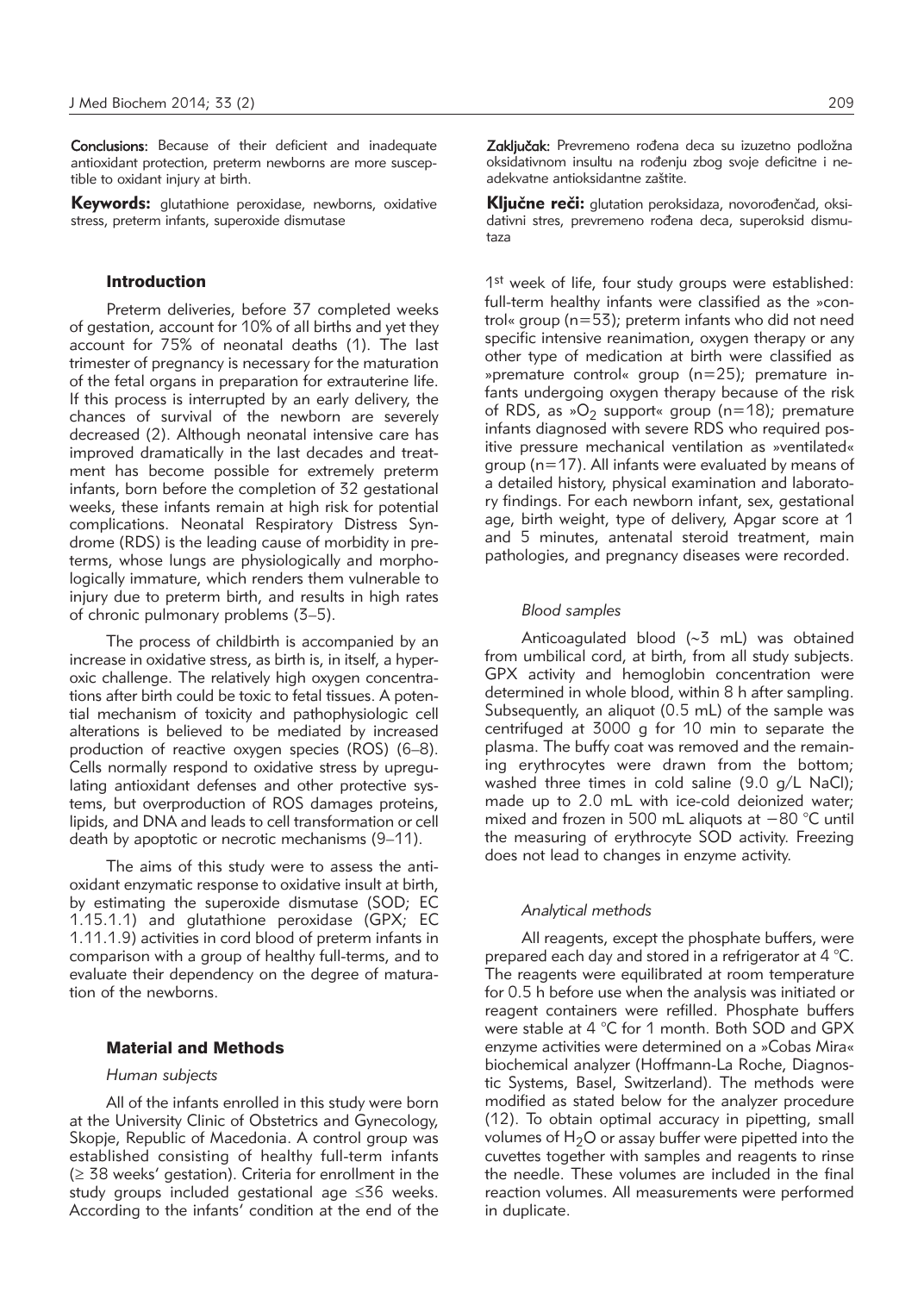#### *Assay of superoxide dismutase activity*

Determination of superoxide dismutase (SOD; EC 1.15.1.1) activity was performed by using a Ransod kit (Randox Labs. cat. no. SD 125, CrumLin, UK) based on the method developed by McCord and Fridovich (13). This method employs the xanthine/ xanthine oxidase reaction to generate superoxide radicals which react with 2-(4-iodophenyl)-3-(4-nitrophenol)-5-phenyl tetrazolium chloride (INT) to form a red formazan dye. The superoxide dismutase activity is then measured by the degree of inhibition of this reaction, and was expressed in U/g of Hb, where one unit of SOD is that which causes a 50% inhibition of the rate of reduction of INT. Briefly, at the day of analysis, the hemolysates were thawed and diluted (25 fold dilution; F=100) with 0.01 mol/L phosphate buffer pH 7.0 so that the % inhibition falls between 30% and 60%. The final concentrations of the reagents used in the assay were as recommended by the manufacturer (0.05 mmol/L xanthine and 0.025 mmol/L INT in the main reagent and 80 U/L xanthine oxidase in the start reagent). The diluted hemolysate (5 mL plus 20 mL of  $H_2O$ ) was added concomitantly with the main reagent (170 mL) to the cuvette. Absorbance was monitored at 500 nm for 150 s after addition of xanthine oxidase (25 mL plus 10 mL of H2O) as a start reagent. The final reaction volume was 230 mL.

#### *Assay of glutathione peroxidase activity*

Total activity of glutathione peroxidase (GPX; EC 1.11.1.9) was determined by using a Ransel kit (Randox Labs. cat. no. RS505, CrumLin, UK) based on the coupled enzyme procedure developed by Paglia and Valentine (14), with cymene hydroperoxide as substrate. Enzyme activity was expressed as units per gram of hemoglobin  $(U/q Hb)$ , where units are the mmols of reduced nicotinamide adenine dinucleotide (NADPH) oxidized per minute. Briefly, 0.05 mL of heparinized whole blood was diluted with 1 mL diluting agent, then incubated for 5 minutes and added 1

mL of double strength Drabkin's reagent to inhibit the peroxidase activity of hemoglobin (dil. factor  $= 41$ ). The main reagent consisted of: 0.05 mmol/L phosphate buffer (pH 7.2); 4.3 mmol EDTA/L; 4.0 mmol/L GSH; 0.5 U/L GR and 0.34 mmol/L NADPH. The main reagent (220 mL) and the sample (5 mL hemolysate plus 30 mL of  $H_2O$ ) were added to the cuvette and the change in absorbance was monitored at 340 nm, after addition of 0.18 mmol/L cumen hydroperoxide (10 mL plus 20 mL of  $H_2O$ ) as a start reagent. The final reaction volume was 285 mL.

#### *Assay of hemoglobin (Hb) concentration*

The concentration of hemoglobin (g/L), needed for expression of enzymatic activity, was measured on an automated hematological analyzer for *in vitro* diagnostic, Sysmex KX-21N (Sysmex Corporation, Kobe, Japan).

#### *Ethics*

The research was conducted in accordance with the Declaration of Helsinki ethical guidelines, and approved by the institution.

#### *Statistical analysis*

Statistical data processing was performed using SPSS 13.0 statistical package. Data are presented as means  $\pm$  SD. Differences between groups with different numbers of infants were tested using a Student ttest (p<0.05 value was considered significant). Pearson's correlation coefficient was used as a measure of linear association between two variables.

## **Results**

The short- and long-term prognostic clinical markers of newborn infants are listed in *Table I.* There

Table I Perinatal characteristics of healthy full-term infants and preterms: healthy (control), on oxygen therapy ( $O<sub>2</sub>$  support), on mechanical ventilation (ventilated).

|                   | Full-terms<br>$(n=53)$ | Preterms            |                          |                        |         |
|-------------------|------------------------|---------------------|--------------------------|------------------------|---------|
|                   |                        | control<br>$(n=25)$ | $O2$ support<br>$(n=18)$ | ventilated<br>$(n=17)$ | $p^*$   |
| Gestation (weeks) | 39.34 (1.09)           | 35.04 (0.79)        | 32.39 (1.38)             | 29.41 (2.35)           | < 0.001 |
| Birth weight (g)  | 3430 (436)             | 2258 (430)          | 1736 (375)               | 1318 (283)             | < 0.001 |
| Apgar at 1 min    | 8.13(0.48)             | 6.88(0.83)          | 6.11(1.18)               | 4.06 (1.98)            | < 0.001 |
| Apgar at 5 min    | 9.11(0.51)             | 7.68(0.90)          | 6.89(1.08)               | 5.12(1.65)             | < 0.001 |

Values are given as mean (SD) with Student t-test carried out; \* indicates significant changes compared with full-terms and between each group (p<0.001).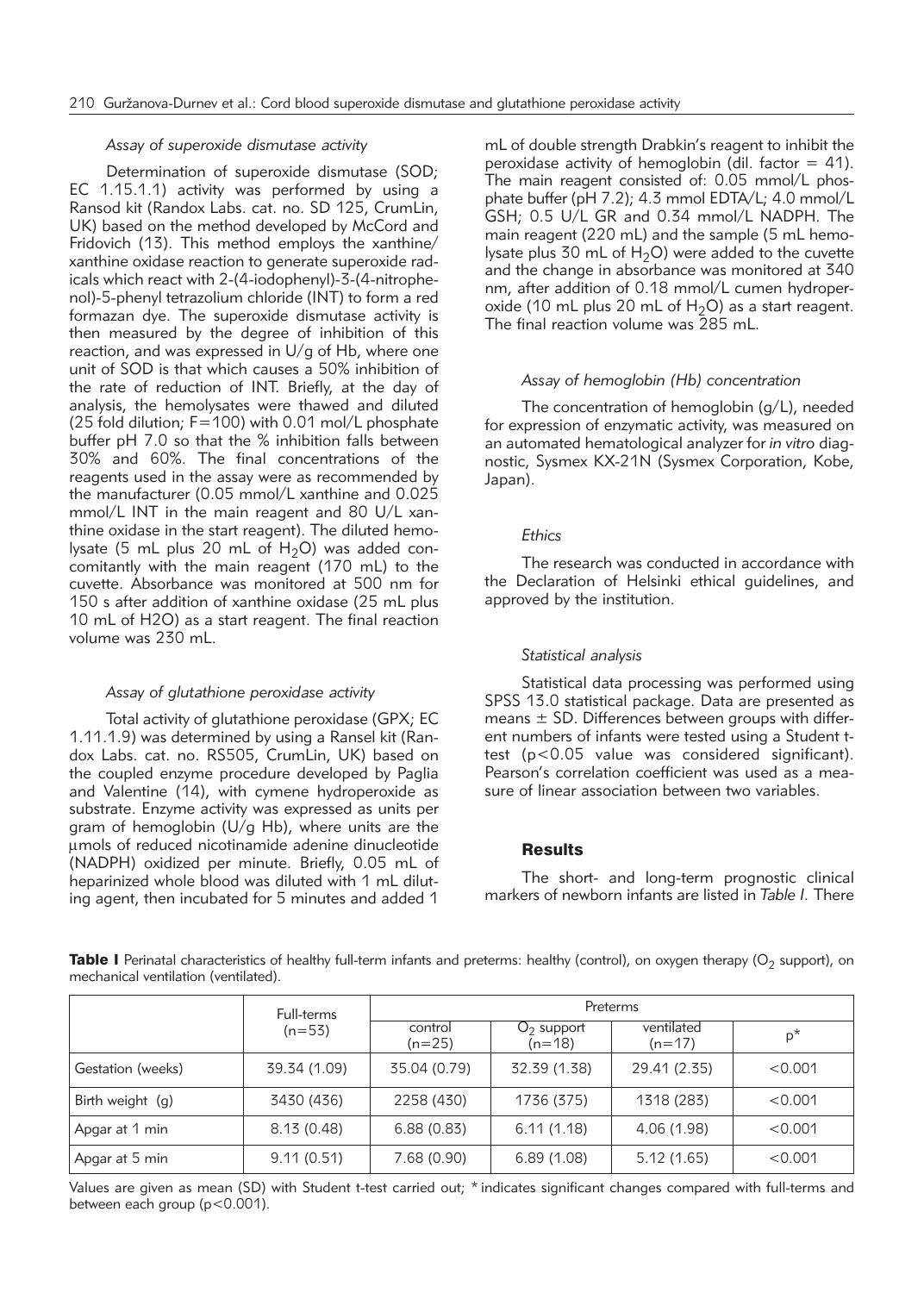

Figure 1 Cord blood, erythrocyte SOD activity in full-term healthy infants (A) and preterms: healthy control (B), on oxygen therapy (C), and ventilated (D), at birth. Values represent mean (SD) with Student t-test carried out; † significant changes compared with full-terms ( $p < 0.001$ ),  $\ddagger$  significant changes compared with preterm controls (p<0.001).



Figure 2 Cord blood GPX activity in full-term healthy infants (A) and preterms: healthy control (B), on oxygen therapy (C), and ventilated (D), at birth. Values represent mean (SD) with Student t-test carried out; † significant changes compared with full-terms ( $p$ <0.001),  $\ddagger$  significant changes compared with preterm controls (p<0.001).



**Figure 3** Correlation analysis between cord blood GPX activity at birth and gestation, in newborns ( $r=0.875$ ,  $p<0.001$ ).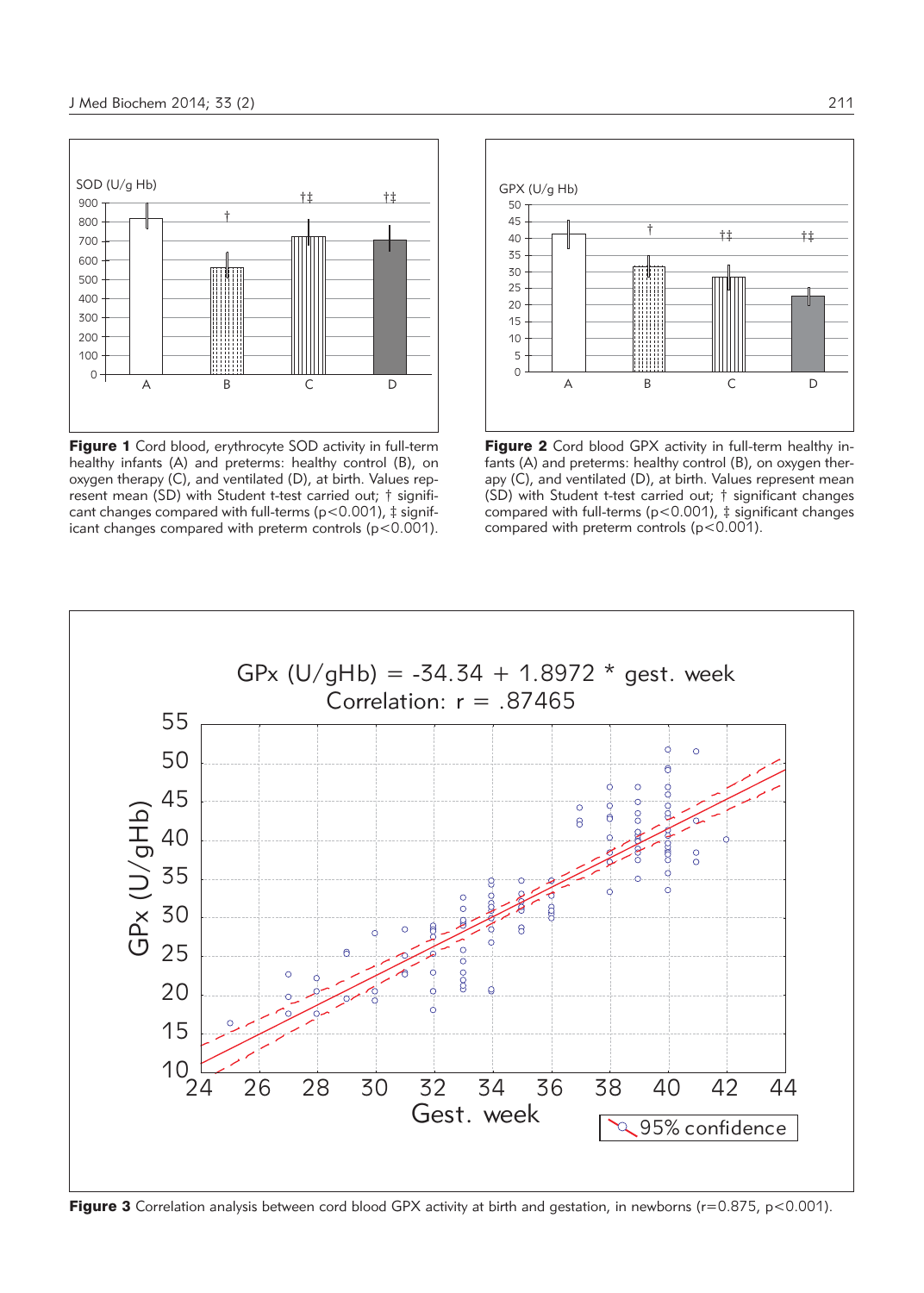

Figure 4 Correlation analysis between cord blood GPX activity at birth and birth weight, in newborns ( $r=0.842$ ,  $p<0.001$ ).

was a statistically significant difference between the groups in terms of gestational age and birth weight (p<0.001). The vitality index concerning neonatal adaptation to the physiological oxidative stress of delivery and early postnatal life, Apgar score at 1 and 5 minutes, showed the same significant differences (p<0.001) (*Table I*).

*Figures 1–2* represent the antioxidant enzyme activities of each group, at birth. SOD activity in healthy neonates proved to be significantly lower in the preterm healthy population  $(563.34 \pm 62.2)$  in comparison to full-terms  $(817.55 \pm 80.45 \text{ U/g Hb})$ ( $p$ <0.001). GPX activity in preterm control ( $31.61 \pm$  $3.01$ ) also showed to be significantly lower ( $p <$ 0.001) than in the full-term neonates  $(41.22 \pm 4.09)$ U/g Hb) (*Figures 1–2*).

Measurement of enzyme activity showed significant differences among the groups of preterm infants. SOD, the primary endogenous protectant against oxygen toxicity (*Figure 1*), was significantly increased in preterms undergoing oxygen treatment (28.8%, p<0.001) and those who required mechanical ventilation (25.7%, p<0.001), in comparison with preterm control. However, this increased activity stays significantly lower than in the full-term group (p<0.001).

On the contrary, GPX, one of the most potent antioxidant enzymes, was significantly decreased in preterms with postnatal respiratory failure. In the oxygen supported group this decrease was  $10\%$  (p<0.001) and in the ventilated group even greater (28.5%; p< 0.001), compared to the preterm control (*Figure 2*). The lowest cord blood GPX activity was observed in infants who died at age <7 days  $(19.04 \pm 2.03 \text{ U/g})$ Hb). These findings indicate that separating the premature newborns into preterm controls, preterms undergoing oxygen therapy and those requiring mechanical ventilation was statistically justified.

To determine the maturation dependency of antioxidant enzymes, we evaluated the relationship between investigated antioxidants and perinatal parameters. A positive correlation was found between erythrocyte SOD activity and perinatal variables (SOD: gestation,  $r=0.543$ ,  $p=0.038$ ; SOD: birth weight,  $r=$ 0.550,  $p=0.023$ ). Furthermore, a strong positive association with the high correlation coefficients was established between GPX activity and perinatal variables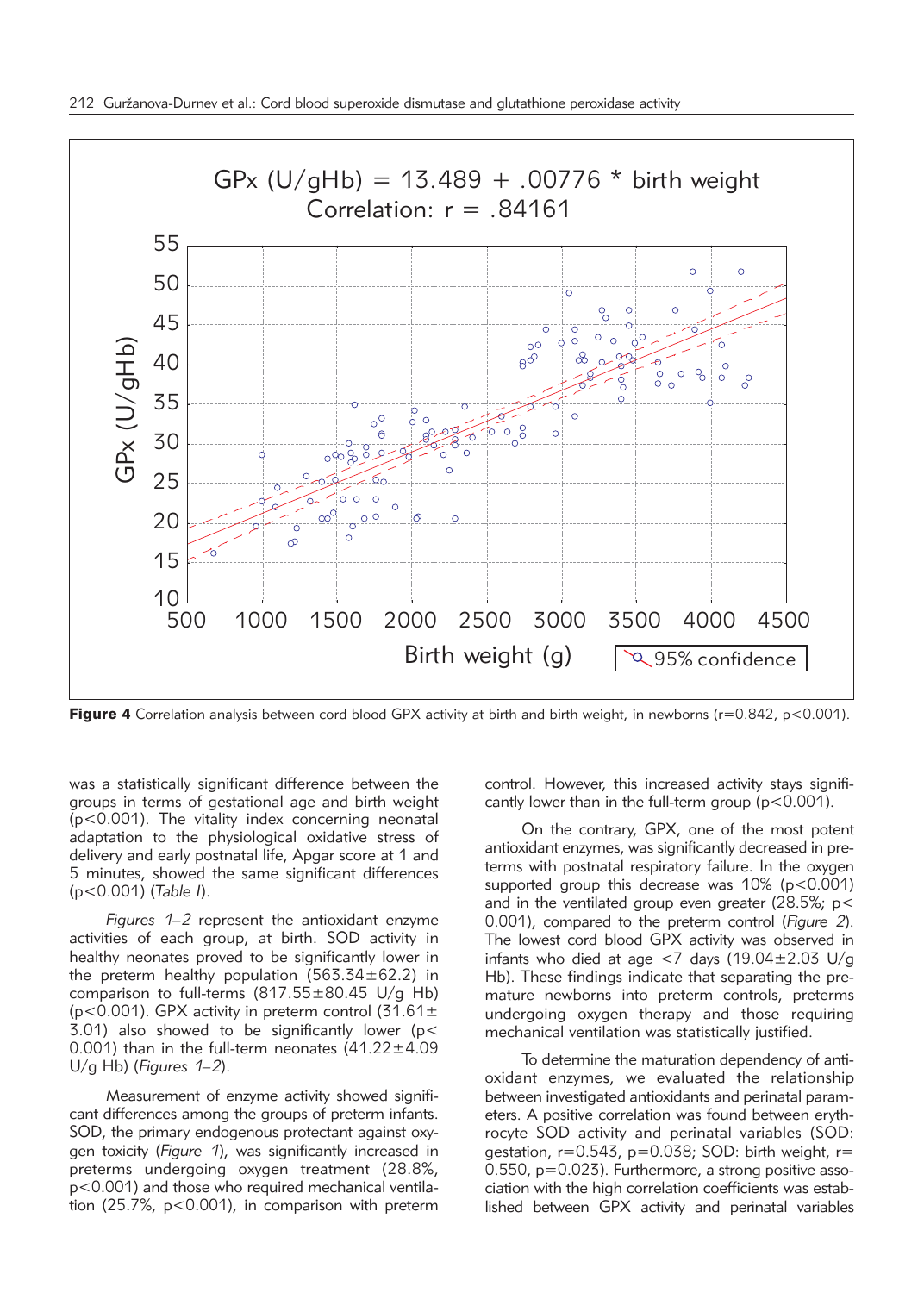(GPX: gestation, r=0.875, p<0.001; GPX: birth weight, r=0.842, p<0.001) (*Figure 3–4*). This positive correlation points to the enzymes dependency on the degree of maturation of newborns. No significant variations with respect to sex were detected.

## **Discussion**

The fetal to neonatal transition exposes the newborn to a much more oxygen-rich world than the intrauterine environment. This sudden augmentation in alveolar oxygen concentration and arterial  $pO<sub>2</sub>$ after delivery increases the formation of reactive oxygen species (ROS) in the lungs and other organs (15–18). The lungs are the most severely damaged organs by exposure to hyperoxia. Structural immaturity of the lungs, surfactant deficiency and surfactant dysfunction are the main problems of the preterm newborn, leading to respiratory distress (19, 20). Despite of new preventive strategies, neonatal Respiratory Distress Syndrome (RDS) is still the most important cause of mortality and morbidity in neonatal intensive care. The incidence and severity of neonatal RDS have shown an inverse relationship with gestational age. Approximately 50% of infants born after a gestational age of 25–27 weeks develop neonatal RDS, whereas fewer than 20% of preterm infants born at a gestational age of 31 weeks develop the disorder and the incidence decreases to 1% for infants born at term (19).

Oxidative reactions form an essential part of all biological systems, but toxic effects of the derivatives of these reactions depend on a critical balance between the oxidative stimulus and the antioxidant defense mechanisms available (21, 22). The results of this study indicate markedly lower antioxidant status of preterm newborns at birth, compared with fullterms, resulting in decreased SOD and GPX activities. This finding is in perfect accordance with the previous data published by other investigators (23–27), and could be explained by the inadequate supply of specific cofactors, essential for the proper functioning of these enzymes: copper, zinc and selenium, respectively; since placental maternal-to-fetal passage is very limited before (the latter part of) the third trimester (28). Production and activity of antioxidant enzymes increase markedly in the final days before birth, and even more so after birth (29). Therefore, premature birth could itself be considered an illness with a major oxidative component.

Studies of the enzymatic antioxidant system in preterm infants have aroused some controversy, partly because many investigators have drawn conclusions after analyzing the activity of a single enzyme. The present study demonstrates a marked difference in enzyme activities at birth among the groups of preterms. In the case of SOD, the higher cord blood enzyme activity observed in preterms with respiratory difficulties, in comparison with premature controls, probably represents an adaptive response to a higher superoxide ions production. SOD plays a fundamental role in modulating oxygen toxicity and its induction seems related to the extent of the redox abnormality in the cell (30–33). Significantly lower GPX activity, estimated at birth, in preterms receiving supplemented oxygen treatment and even more depressed in those who required mechanical ventilation could be a consequence of a selenium deficiency and, also, a possible glutathione (GSH) deficit in these groups, as has been reported by several authors (34–37). This could lead to an inadequate activity of the glutathione system and therefore less regeneration of glutathione peroxidase, since GPX catalyses the reduction of hydrogen peroxide ( $H_2O_2$ ) and hydroperoxides originating from polyunsaturated fatty acids at the expense of reduced GSH.

Rise in the SOD activity alone may have unexpected results, because SOD increases the formation of  $H_2O_2$ , which if not destroyed could have more detrimental effects than superoxide ions alone (38). The low GPX activity is probably unable to protect from oxidative injury and may contribute to the degree of respiratory distress. Many other authors also drew the same conclusion, showing the preponderant protective role of the glutathione-cycle enzymes, especially GPX, which is postulated to be an etiologic factor in chronic lung disease in preterm infants (38–41). The activity of the first (SOD) and second (GPX) step of antioxidant enzymes must therefore be balanced to prevent oxidative damage in cells. Our study has also shown that the antioxidant enzymes of premature infants are profoundly modulated by the gestational age and the birth weight, specifically the GPX activity.

Based on our measurements, we concluded that preterm babies have deficient and inadequate antioxidant protection against oxidative insult at birth. The immature lung of these newborns, challenged with postnatal therapeutic hyperoxia, may thus be poorly protected biochemically, both from intracellular oxygen free radical toxicity and from extracellularly generated cytotoxic products of activated inflammatory cells that influx into an already injured lung.

## Conflict of interest statement

The authors stated that there are no conflicts of interest regarding the publication of this article.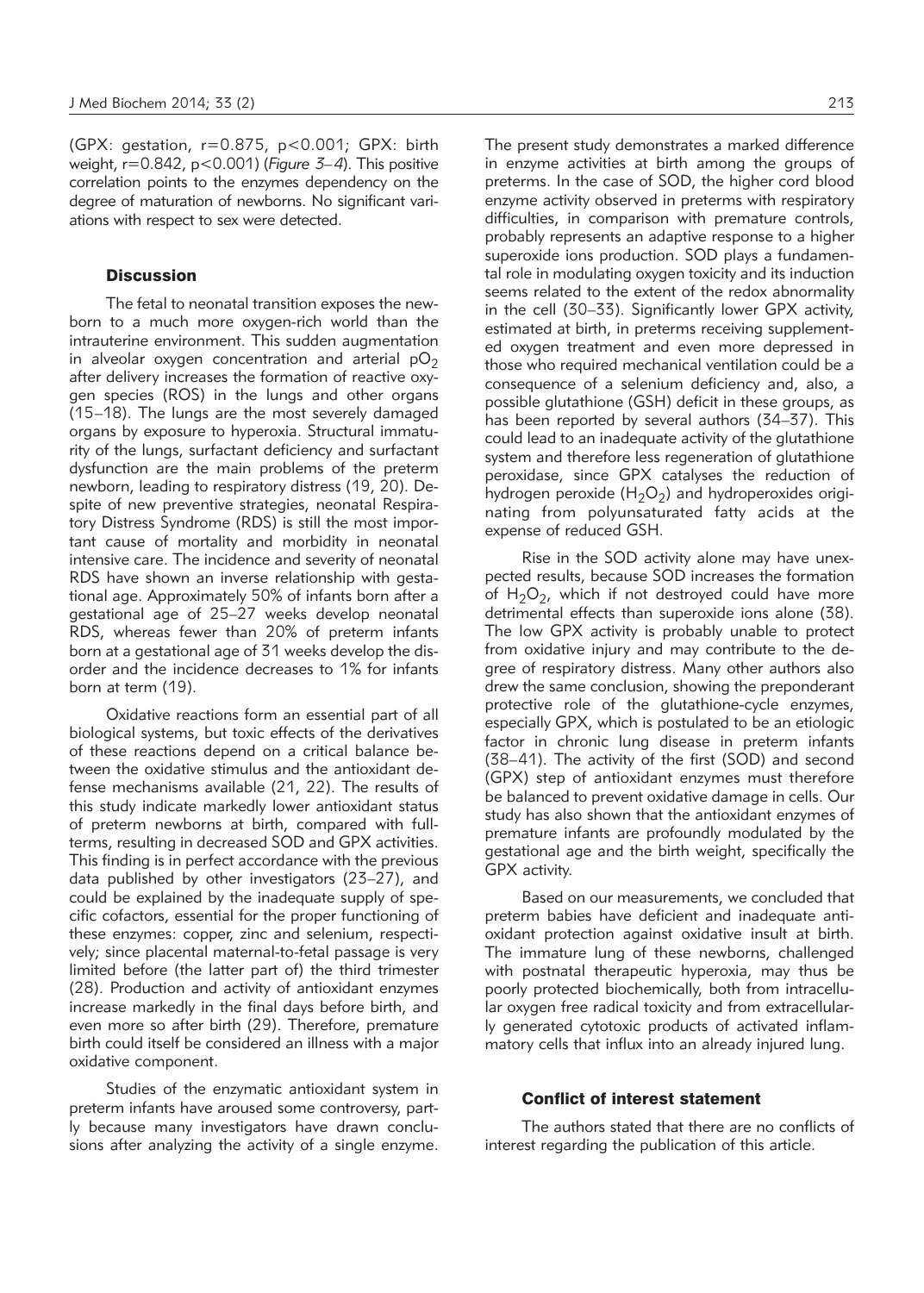#### **References**

- 1. Wen SW, Smith G, Yang Q, Walker M. Epidemiology of preterm birth and neonatal outcome. Semin Fetal Neonatal Med 2004; 9 (6): 429–35.
- 2. Bernal AL. Preterm labour: Mechanisms and management. BMC Pregnancy and Childbirth 2007; 7: Suppl 1: S2.
- 3. Agrons GA, Courtney SE, Stocker JT, Markowitz RI. Lung Disease in Premature Neonates: Radiologic–Pathologic Correlation. RadioGraphics 2005; 25 (4): 1047–73.
- 4. Zoban P, Cerny M. Immature Lung and Acute Lung Injury. Physiol Res 2003; 52: 507–16.
- 5. Gitto E, Reiter RJ, Karbownik M, Tan DX, Gitto P, Barberi S, et al. Causes of oxidative stress in the pre- and perinatal period. Biol Neonate 2002; 81: 146–57.
- 6. Buonocore G, Perrone S, Longini M, Vezzosi P, Marzocchi B, Paffetti P, et al. Oxidative stress in preterm neonates at birth and on the seventh day of life. Pediatr Res 2002; 52: 46–9.
- 7. Rook D, Te Braake FW, Schierbeek H, Longini M, Buonocore G, Van Goudoever JB. Glutathione synthesis rates in early postnatal life. Pediatr Res 2010; 67: 407–11.
- 8. Saugstad OD. Oxidative stress in the newborn a 30 year perspective. Biol Neonate 2005; 88: 228–36.
- 9. Perrone S, Tataranno ML, Negro S, Longini M, Marzocchi B, Proietti F, et al. Early identification of the risk for free radical-related diseases in preterm newborns. Early Hum Dev 2010; 86: 241–4.
- 10. Dale-Donne I, Aldini G, Carini M, Colombo R, Rossi Rc, Milzani A. Protein carbonylation, cellular dysfunction, and disease progression. J Cell Mol Med 2006; 10 (2): 389–406.
- 11. Negi R, Pande D, Kumar A, Khanna RS, Khanna HD. Evaluation of biomarkers of oxidative stress and antioxidant capacity in the cord blood of preterm low birth weight neonates. J Matern Fetal Neonatal Med 2012; 25 (8): 1338–41.
- 12. Andersen HR, Nielsen JB, Nielsen F, Grandjean P. Antioxidative enzyme activities in human erythrocytes. Clin Chem 1997; 43 (4): 562–8.
- 13. McCord JM, Keele BBJ, Fridovich JJ. Superoxide dismutase, an enzyme function for erythrocuprein. J Biol Chem 1969; 244: 6049–55.
- 14. Paglia DE, Valentine WN. Studies on the quantitative and qualitative characterization of erythrocyte glutathione peroxidase. J Lab Med 1967; 70: 158–69.
- 15. Thibeault DW. The precarious antioxidant defences of the preterm infant. Am J Perinatol 2000; 17 (4): 167–81.
- 16. Ochoa JJ, Ramirez-Tortosa MC, Quiles JL, Palomino N, Robles R, Mataix J, et al. Oxidative stress in erythrocytes from premature and full-term infants during their first 72 h of life. Free Radic Res 2003; 37 (3): 317–22.
- 17. Arguelles S, Machado MJ, Ayala A, Machado A, Hervias B. Correlation between circulating biomarkers of oxidative stress of maternal and umbilical cord blood at birth. Free Radic Res 2006; 40: 565–70.
- 18. Perrone S, Tataranno ML, Buonocore G. Oxidative stress and bronchopulmonary dysplasia. J Clin Neonatol 2012; 1 (3): 109–14.
- 19. Goldenberg RL, Culhane JF, Iams JD, Romero R. Epidemiology and causes of preterm birth. Lancet 2008; 371: 75–84.
- 20. Speer CP. Neonatal Respiratory Distress Syndrome: An Inflammatory Disease? Neonatology 2011; 99: 316–19.
- 21. Sies H. Oxidative stress: Oxidants and antioxidants. Exp Physiol 1997; 82: 291–5.
- 22. Buonocore G, Groenendaal F. Anti-oxidant strategies. Semin Fetal Neonatal Med 2007; 12: 287–95.
- 23. Rogers S, Witz G, Anwar M, Hiatt M, Hegyi T. Antioxidant capacity and oxygen radical diseases in the preterm newborn. Arch Pediatr Adolesc Med 2000; 154: 544–8.
- 24. Georgeson GD, Szony BJ, Streitman K, Varga IS, Kovacs A, Kovacs L, et al. Antioxidant enzyme activities are decreased in preterm infants and in neonates born via caesarean section. Eur J Obstet Gynecol Reprod Biol 2002; 103 (2): 136–9.
- 25. Buhimschi IA, Buhimschi CS, Pupkin M, Weiner C. Beneficial impact of term labor: Nonenzymatic antioxidant reserve in the human fetus. Am J Obstet Gynecol 2003; 189 (1): 181–8.
- 26. Yuan-Shun L, Yi-Hung C. Antioxidant profiles in full term and preterm neonates [abstract]. Chang Gung Med J 2005; 28: 846.
- 27. Nassi N, Ponziani V, Becatti M, Galvan P, Donzelli G. Antioxidant enzymes and related elements in term and preterm newborns. Pediatr Int 2009; 51 (2): 183–7.
- 28. Falciglia HS, Johnson JR, Sullivan J, Hall CF, Miller JD, Riechman GC, et al. Role of antioxidant nutrients and lipid peroxidation in premature infants with respiratory distress syndrome and bronchopulmonary dysplasia. Am J Perinatol 2003; 20 (2): 97–107.
- 29. Lee JW, Davis JM. Future applications of antioxidants in premature infants. Curr Opin Pediatr 2011; 23 (2): 161–6.
- 30. Ochoa JJ, Contreras-Chova F, Mun'oz S, Araujo-Nepomuceno E, Bonillo A, Molina-Carbello A, et al. Fluidity and oxidative stress in erythrocytes from very low birth weight infants during their first 7 days of life. Free Radical Research 2007; 41 (9): 1035–40.
- 31. Sun AY, Chen YM. Oxidative stress and neurodegenerative disorders. J Biomed Sci 1998; 5: 401–14.
- 32. Mehta JL, Li D. Epinephrine upregulates superoxide dismutase in human coronary artery endothelial cells. Free Radic Biol Med 2001; 30: 148–53.
- 33. Gaeta LM, Tozzi G, Pastore A, Federici G, Bertini E, Piemonte F. Determination of superoxide dismutase and glutathione peroxidase activities in blood of healthy pediatric subjects. Clin Chim Acta 2002; 322 (1–2): 117–20.
- 34. Boda D, Nemeth I, Pinter S. Surface tension, glutathione content and redox ratio of the tracheal aspirate fluid of